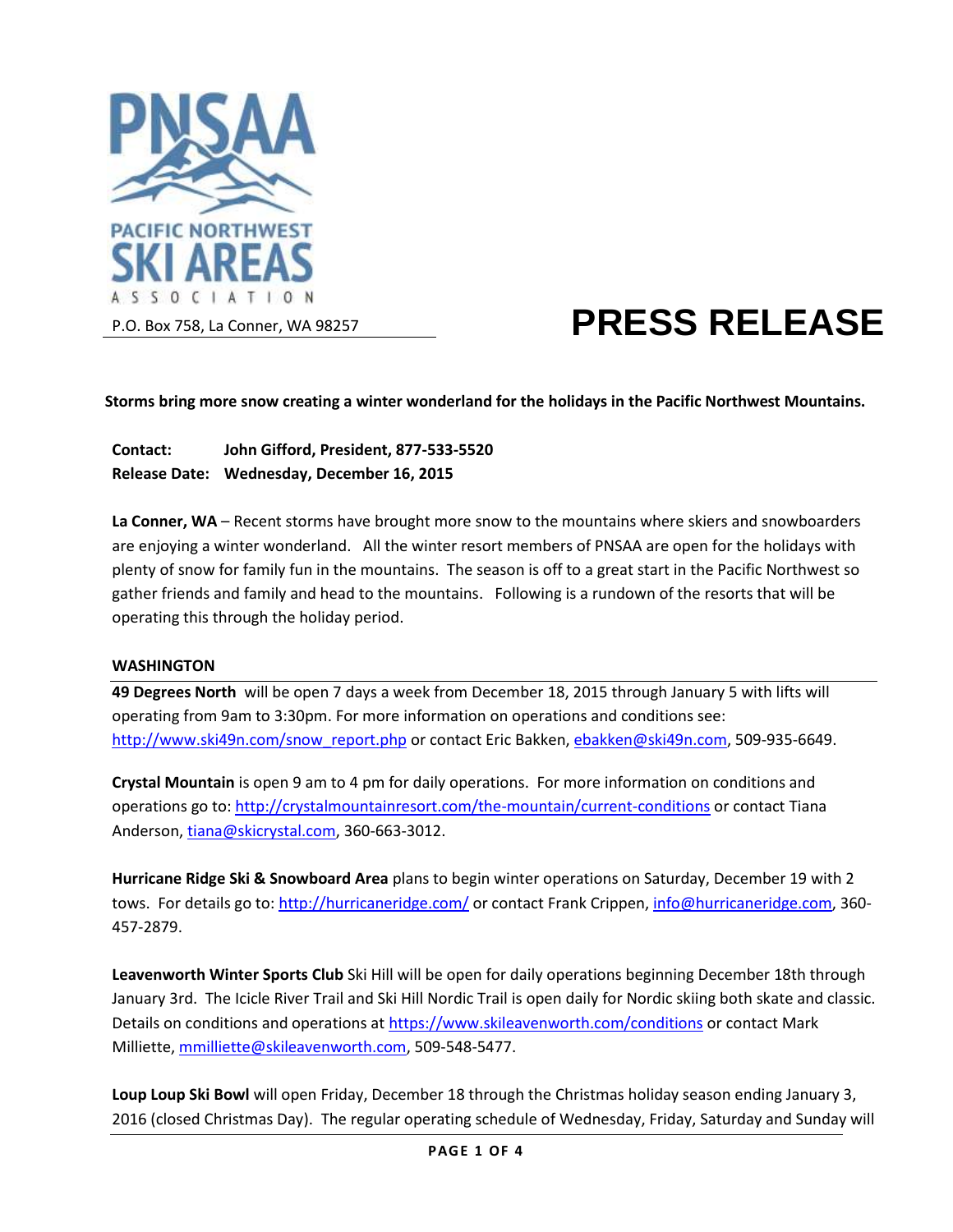start on January, 6. For current conditions and operations go to: [www.skitheloup.com/conditions](http://www.skitheloup.com/conditions) or contact CP Grosenick, [Manager@SkiTheLoup.com,](mailto:Manager@SkiTheLoup.com) (509) 557-3402.

**Mission Ridge Ski & Snowboard Resort** is open starting Thursday, December 17 with 7 day a week operations until January 3 for the holiday period. For details see: <https://missionridge.com/snow-report> or contact Tony Hickok[, ahickok@missionridge.com,](mailto:ahickok@missionridge.com) 509-588-9404.

**Methow Trails** is open daily with every trail in the 120 mile system. For more information go to: <http://www.methowtrails.org/winter-trails/grooming/> or contact James DeSalvo, [james@mvsta.com,](mailto:james@mvsta.com) or (509) 996-3287.

**Mt Baker** is operating daily out of both base areas through the holidays. For current operations and conditions go to[: http://www.mtbaker.us/snow-report/](http://www.mtbaker.us/snow-report/) or Amy Towbridge, [amy@mtbaker.us,](mailto:amy@mtbaker.us) 360-734-6771.

**Mt Spokane Ski & Snowboard Park** will be open daily from 9 am to 4 pm for the holidays through Monday, January 4. Night skiing begins on Friday, December 18. For current operations and conditions go to: <http://www.mtspokane.com/snowreport> or contact Kristin Whitaker, [Kristin@mtspokane.com,](mailto:Kristin@mtspokane.com) 509-238- 7005.

**Ski Bluewood** is opening Friday, December 18 with Skyline Express chair lift and the platter pull starting at 9 am. Rentals, food services and snow sports also will be available. The resort will be open every day through January 3 except for Christmas Day. Daily hours are 9 am to 4 pm except for December 24, which will be 9 am to 2 pm. For more information go to<https://bluewood.com/conditions> or contact Loree Chase-Waite, [loree@bluewood.com,](mailto:loree@bluewood.com) 509-382-4725.

**The Summit at Snoqualmie** is open daily from 9 am to 4 pm. For more information see: <http://www.summitatsnoqualmie.com/conditions>or contact Guy Lawrence, [glawrence@summiti90.com,](mailto:glawrence@summiti90.com) (425)-434-6728.

**Stevens Pass Mountain Resort** is operating daily 9 am to 4 pm. For details see: [www.stevenspass.com,](http://www.stevenspass.com/) or contact Alysa Hetze, [alysa.hetze@stevenspass.com,](mailto:alysa.hetze@stevenspass.com) 206-812-7344.

**White Pass Ski Area** is temporarily closed because Washington State Department of Transportation has closed US Highway 12. For updates go t[o http://skiwhitepass.com/the-mountain/snow-report.aspx](http://skiwhitepass.com/the-mountain/snow-report.aspx) or contact Kathleen Goyette[, kat@skiwhitepass.com](mailto:kat@skiwhitepass.com) or 509-945-3789.

#### **OREGON**

**Anthony Lakes Mountain Resort** is open daily for the holiday break, December 19th through January 3rd (closed Christmas Day). For more details on conditions and operations go to:<http://anthonylakes.com/> or contact Chelsea McLagan[, chelsea@anthonylakes.com,](mailto:chelsea@anthonylakes.com) 541.856.3277.

**Mt Ashland** will be open on Thursday, December 17 with lifts operating seven days a week through Monday, January 4. The lodge will be open with food service, equipment rental, and retail shop. For more details on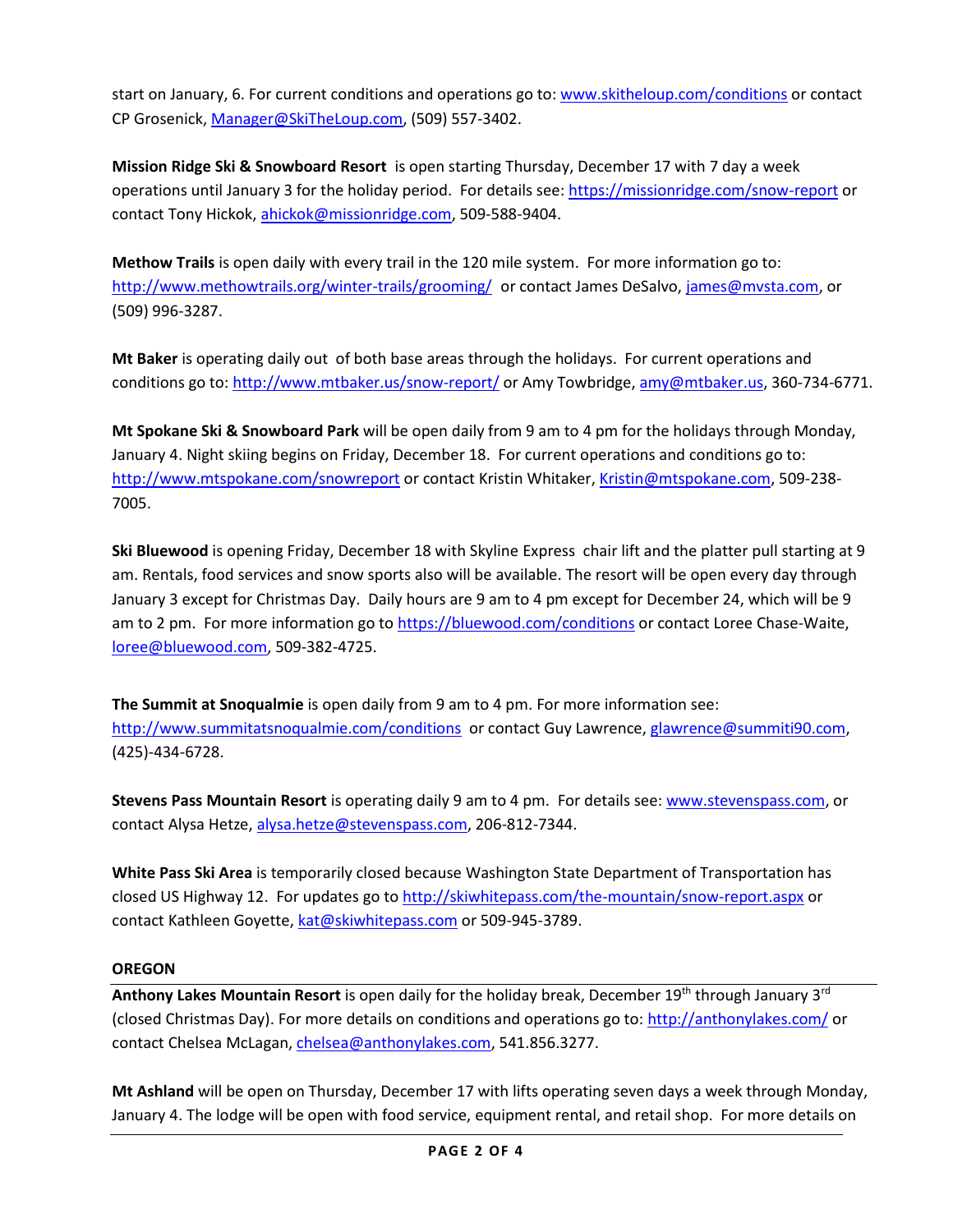conditions and operations go t[o http://www.mtashland.com/mountain-report/](http://www.mtashland.com/mountain-report/) or contact Hiram Towle. [htowle@mtashland.com,](mailto:htowle@mtashland.com) 541-482-2897 ext. 224.

**Mt Bachelor** is operating daily from 9 am to 4 pm. For more information go to: <http://www.mtbachelor.com/conditions-report/> or contact Spencer Weimar, [sweimat@mtbachelor.com,](mailto:sweimat@mtbachelor.com) 541-693-0953.

**Mt Hood Meadows** is open daily with lifts scheduled from 9 AM - 4 PM. Starting Friday (December 18) the lift schedule will be extended to 9 PM Wednesday through Sunday for night skiing. More information on operations and conditions at[: https://www.skihood.com/the-mountain/conditions,](https://www.skihood.com/the-mountain/conditions) or contact Dave Tragethon[, dave.tragethon@skihood.com,](mailto:dave.tragethon@skihood.com) 971-373-8111.

**Mt Hood Skibowl** opened for the season on Wednesday, December 16 and Thursday, December 17 for night skiing 3 to 9 pm with two chairs and one tow. Starting Friday, December 18 the resort will operate daily, 9 am to 11 pm through the holidays with four chairs and two tows. The Tube Hill & Adventure Park and Cosmic Tubing will also be open daily during the holidays. For details on operations and conditions go to: <http://www.skibowl.com/winter/mt-hood-weather-conditions> or contact Hans Wipper, [hans.wipper@skibowl.com](mailto:hans.wipper@skibowl.com) or 503-272-3206.

**Timberline Lodge** is in daily operations from 9 am to 4 pm. Conditions and operating information at: <http://www.timberlinelodge.com/conditions/> or contact John Burton, [jburton@timberlinelodge.com,](mailto:jburton@timberlinelodge.com) 503-272-3345.

**Warner Canyon Ski Area** is scheduled to begin operations for the 2015-2016 season Wednesday, December 23, weather permitting. The area will operate daily through Sunday, January 3 except Christmas Day. Regular operating schedule is Saturday and Sunday. For more information got to<http://warnercanyon.org/> or 541-947-5001.

**Willamette Pass** is opening on Friday, December 18 with operations daily through Sunday, January 3. After the holidays the normal operating schedule is Wednesday through Sunday, 9 am to 4 pm. For current conditions and operations go to[: http://willamettepass.com/mountain/snowreport.php](http://willamettepass.com/mountain/snowreport.php) or contact

# **IDAHO**

**Bogus Basin Mountain Recreation Area** has the entire mountain open. Nordic Center will be fully operational as will the GoldRush tubing hill. Night skiing begins Saturday, December 19. More details at: [www.bogusbasin.org,](http://www.bogusbasin.org/) or contact John Hart, [john@bogusbasin.org,](mailto:john@bogusbasin.org) 208-332-5125

**Lookout** will be open 7 days a week for Christmas vacation break, Thursday, December 17 through Monday, January 4.More information at: [https://skilookout.com/snow-report,](https://skilookout.com/snow-report) or contact Phil Edholm, [phil@skilookout.com,](mailto:phil@skilookout.com) 208-744-1301.